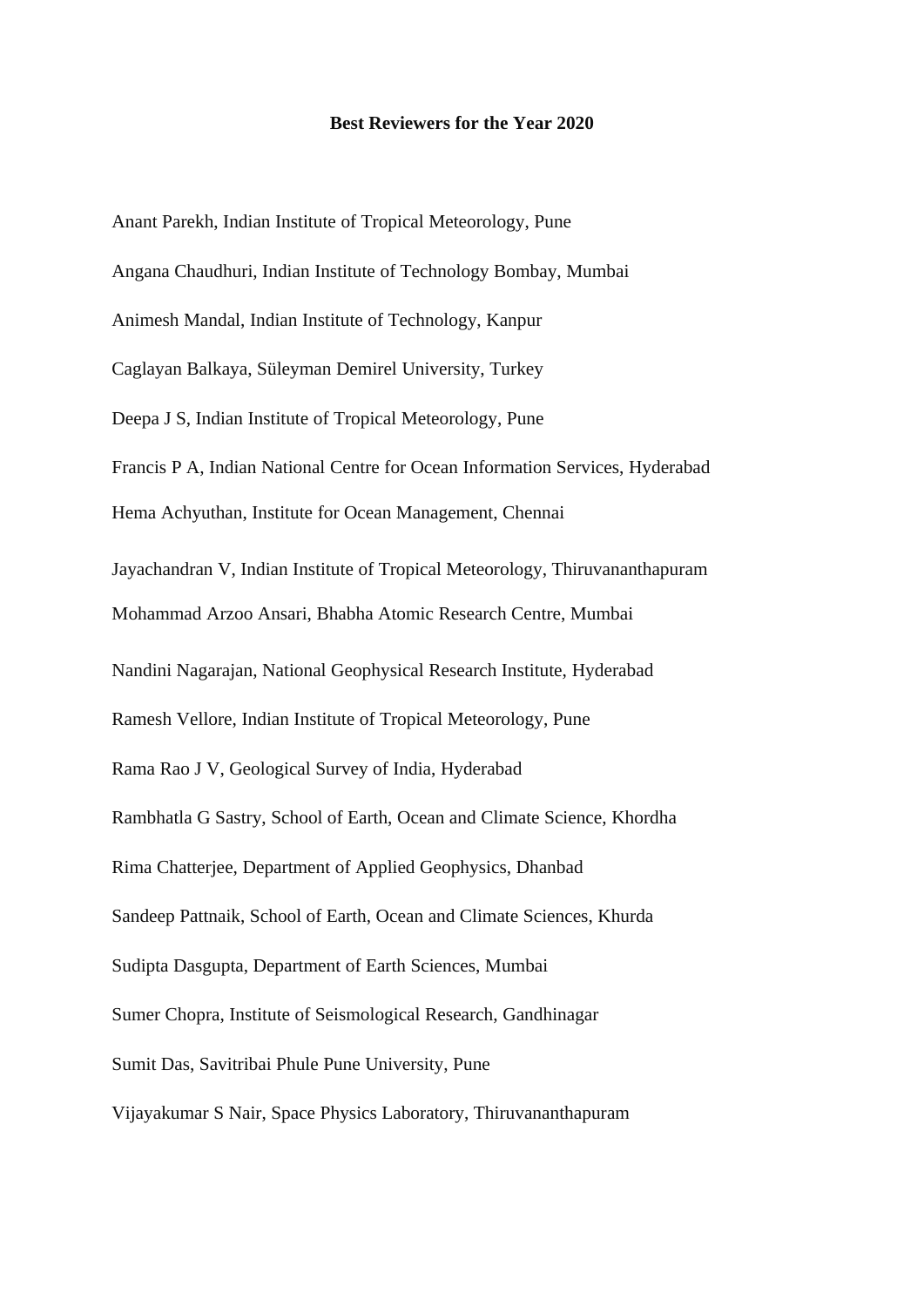Abhilash S, Cochin University of Science and Technology, Kochi Aditya Vaishya, Vikram Sarabhai Space Centre, Thiruvananthapuram Anant Parekh, Indian Institute of Tropical Meteorology, Pune Animesh Mandal, Indian Institute of Technology, Kanpur Arindam Chakraborty, Indian Institute of Science, Bengaluru Ashwani Raju, Banaras Hindu University, Varanasi Imran Girach, Vikram Sarabhai Space Centre, Thiruvananthapuram Jalukbari Shashi Sharma, Indian Institute of Technology, Kharagpur Kiran Kumar Thingbaijam, King Abdullah University of Science and Technology, Saudi Arabia Lokesh Sahu, Physical Research Laboratory, Ahmedabad Mayuri Pandey, Banaras Hindu University, Varanasi Mohammad Arzoo Ansari, Bhabha Atomic Research Centre, Trombay Rima Chatterjee, Indian Institute of Mines, Dhanbad S C Kar, National Centre for Medium Range Weather Forecasting, New Delhi Sayandeep Banerjee, Banaras Hindu University, Varanasi Shalivahan S, Indian Institute of Mines, Dhanbad Surajit Misra, Gauhati University, Guwahati Yunus Levent Ekinci, Bitlis Eren University, Turkey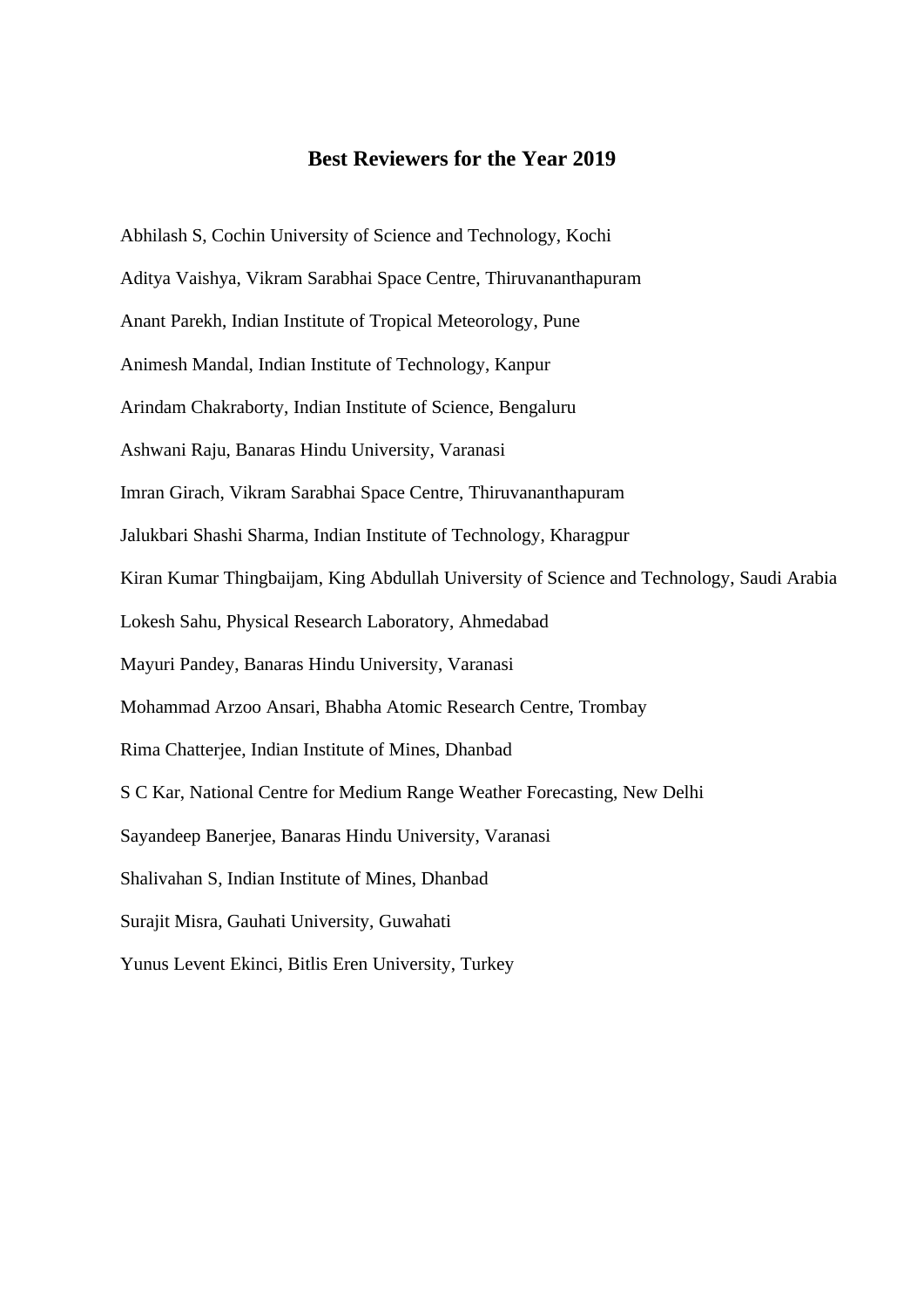Abhilash S, Cochin University of Science and Technology, Cochin Aditya Vaishya, Vikram Sarabhai Space Centre, Thiruvananthapuram Anant Parekh, Indian Institute of Tropical Meteorology, Pune Arindam Chakraborty, Indian Institute of Science, Bengaluru Imran Girach, Indian Space Research Organisation, Thiruvananthapuram Lokesh K Sahu, Physical Research Laboratory, Ahmedabad Mayuri Pandey, Banaras Hindu University, Varanasi Mohammad Arzoo Ansari, Bhabha Atomic Research Centre Trombay, Mumbai Rima Chatterjee, Indian Institute of Technology (Indian School of Mines), Dhanbad S C Kar, Ministry of Earth Sciences, Noida S Shalivahan, Indian Institute of Technology (Indian School of Mines), Dhanbad Sayandeep Banerjee, Banaras Hindu University, Varanasi Shashi Prakash Sharma, Indian Institute of Technology, Kharagpur Surajit Misra, Gauhati University, Guwahati